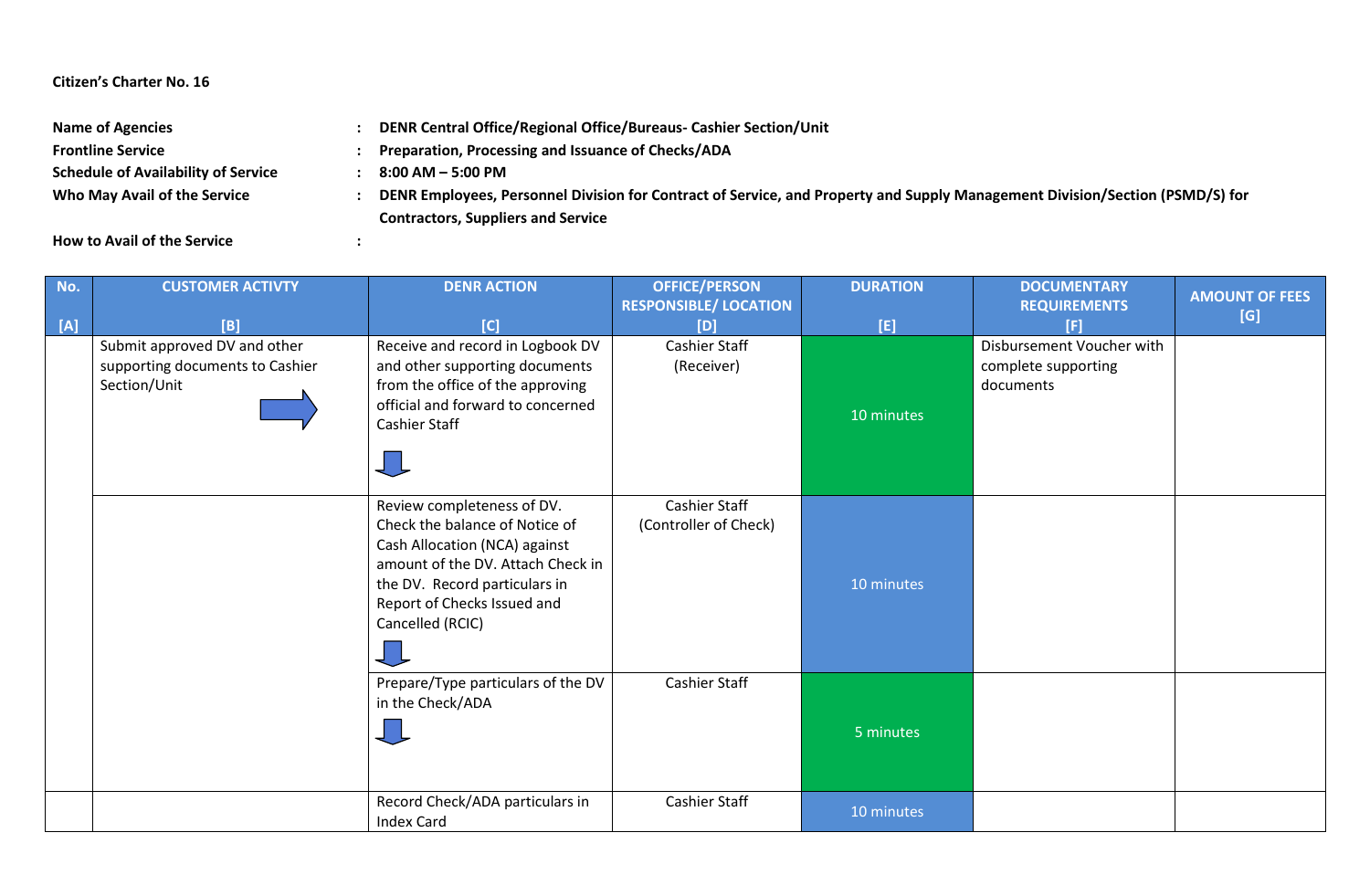|  | Review and Sign Check / ADA                                                                                                                                                                                                    | Cashier                                                   | 20 minutes |  |
|--|--------------------------------------------------------------------------------------------------------------------------------------------------------------------------------------------------------------------------------|-----------------------------------------------------------|------------|--|
|  | Record and forward Check/ADA/<br>to Approving Officials based on<br><b>Manual of Authorities</b>                                                                                                                               | Receiving/Releasing<br>Personnel                          | 10 minutes |  |
|  | Receive Check/ADA, DV and other<br>supporting documents from<br><b>Cashier Section</b>                                                                                                                                         | Receiving/Releasing<br>Personnel of Approving<br>Official | 5 minutes  |  |
|  | Countersign Check and Approve<br>ADA based on Manual of<br>Authorities                                                                                                                                                         | Countersigning Official                                   | 10 minutes |  |
|  | Record receipt of Check/ADA and<br>forward to cashier staff                                                                                                                                                                    | Receiving/Releasing<br>Personnel of Approving<br>Official | 10 minutes |  |
|  | Receive Check/ADA, DV and other<br>supporting documents from Office<br>of the approving official                                                                                                                               | Receiving/Releasing<br>Cashier Personnel                  | 5 minutes  |  |
|  | Record Check/ADA particulars in<br>the Check Register.<br>Inform the clientele if the check is<br>ready for pick-up, or the ADA was<br>already prepared for them to issue<br>OR upon crediting of payment to<br>their account. | <b>Cashier Staff</b>                                      | 5 minutes  |  |